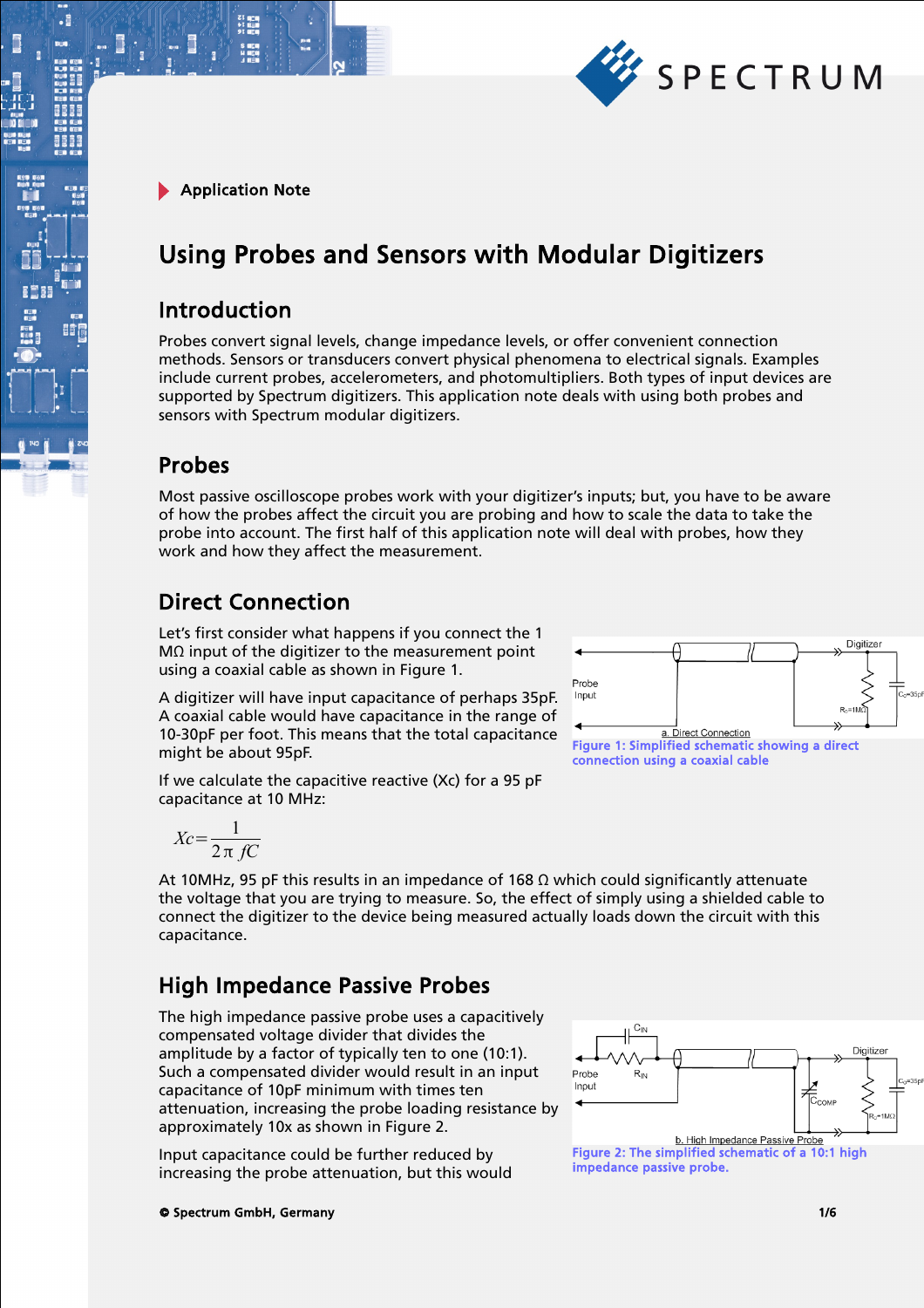

 $\cdot$ E

reduce the signal coming into the digitizer and make it more difficult to measure small signals. In practice, 10:1 attenuation generally represents a good compromise between signal amplitude and loading impedance.

This type of probe can have a bandwidth of up to 500MHz. However, at higher frequencies even this lower value of probe capacitance can be too much. At 500MHz a 10pF probe capacitance would be about 32Ω which would load down the voltage of all but the lowest impedance circuits. At lower frequencies this is less of a problem.

The probe also attenuates the input voltage level by a factor of 10. This has to be accounted for in the digitizer output. This will be discussed later in the article.

## Transmission line (low capacitance) Probes

High frequency measurements require probes with very low input capacitance. The input capacitance can be drastically reduced by considering the coaxial cable as a transmission line. If the digitizer input is terminated in 50Ω, the impedance looking into the probe end of the cable is a constant  $50\Omega$  independent of frequency. This very low loading impedance can be increased using a voltage divider; a 450Ω series resistor will divide the amplitude by ten times and result in a relatively constant loading impedance of 500Ω. A low capacitance or transmission line probe, shown in Figure 3, utilizes a terminated transmission line.



c. Transmission Line Probe Figure 3: he simplified schematic for a 10:1 transmission line probe operating into the 50Ω input termination of the digitizer analog channel.

The input capacitance of a transmission line probe such as this is quite low, typically about a small fraction of a pF. The limiting factor with this probe is the low input resistance. For a 10X probe the input resistance is only 500  $\Omega$  and may load circuits too heavily. These probes find application in high frequency designs where the circuits normally run on 50 $\Omega$  traces.

### Active Probes.

An active probe uses a compensated voltage divider driving an amplifier. The buffered output of the amplifier drives a coaxial cable terminated in its characteristic impedance just as was done in the transmission line probe. Here, it also isolates the probe from the capacitive loading of the cable and the input circuitry of the digitizer. These probes are normally powered and controlled by an oscilloscope. To use these probes with a digitizer the probe supplier needs to offer a stand-alone power supply and, if necessary, a control interface.

## Selecting Passive Probes

High impedance passive probes are available in several attenuation factors. Attenuations of 10:1 and 100:1 are common. Working into the digitizers 1 MΩ input termination they offer 10 MΩ or 100MΩ input resistance. Digitizers with 14 to 16 bit resolution are well matched to the 100:1 probes as they have sufficient dynamic range to show small signals after the probe attenuation.

Probes have to be matched to the input capacitance of the digitizer. For a digitizer channel with a 35 pF input capacitance you have to select a probe with a compensation capacitance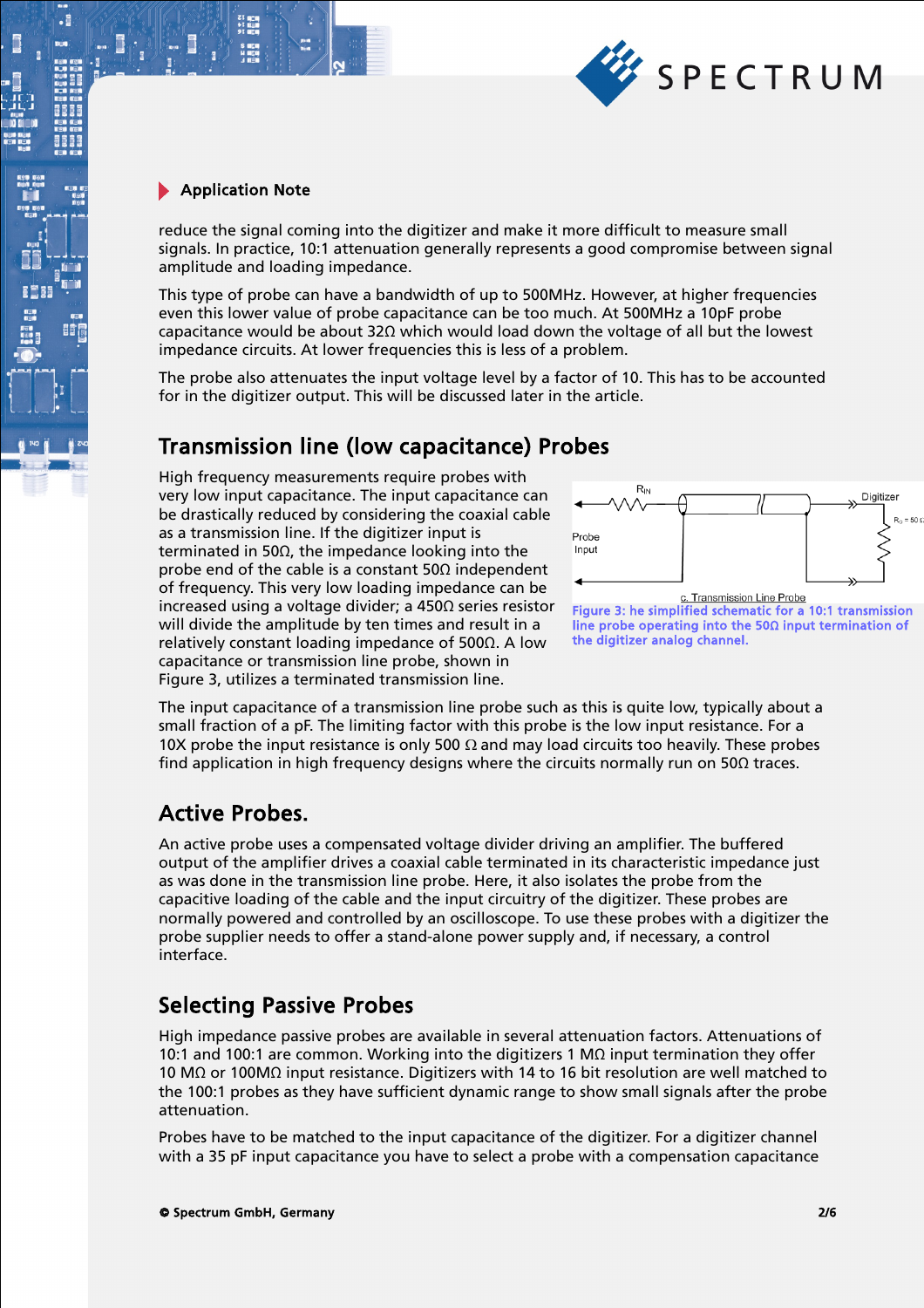

.

range that covers that capacitance.

Most high impedance passive probes use BNC type connectors. If the digitizer has BNC inputs that's great, but BNC connectors need a lot of space and digitizer front panels are often very small. You may need to use an adapter. For example, if the digitizer uses SMA connectors then an SMA to BNC adapter is required in order to mate with the probe.

Transmission line probes work into the digitizers  $50\Omega$  input termination. Because the transmission line probes generally support bandwidths into the GHz range they usually use SMA connectors.

### Sensors

Sensors or transducers are sensitive to a physical property and convert it into a voltage level proportional to the value of the property being measured. A common example is a current probe. It converts electrical current into an electrical voltage where the voltage level is proportional to the measured current level. Table 1 provides some common examples of sensors, along with the physical property sensed and the units of measure.

# Sensor Interfacing

Matching a sensor or transducer to the digitizer requires knowledge of the sensor output range, output impedance, bandwidth, and sensitivity. The sensor output range must be within the voltage range of the digitizer or it may require attenuators

| <b>Sensor/Transducer Type</b>                                                                   | <b>Physical Property measured</b>                    | <b>Typical Units of Measure</b>            |
|-------------------------------------------------------------------------------------------------|------------------------------------------------------|--------------------------------------------|
| <b>Current Sensors</b><br>Current probe, Shunt, or<br>Transformer                               | Current                                              | Ampere                                     |
| Accelerometer                                                                                   | Acceleration                                         | g's                                        |
| Load or force cell                                                                              | Force                                                | Newtons or Pounds Force                    |
| Pressure Transducer                                                                             | Pressure                                             | Pascals or Pounds per<br>square foot (psi) |
| Microphone                                                                                      | Sound Pressure Level                                 | Pascals                                    |
| Thermometer<br>Thermocouple, Thermistor, or<br><b>Resistance Temperature Detectors</b><br>(RTD) | Temperature                                          | Degrees Celsius or<br>Fahrenheit           |
| Tachometer<br>Optical pickup, Reluctance pickup                                                 | <b>Rotational Speed</b>                              | Revolutions per minute<br>(RPM)            |
| <b>Optical Sensors</b><br>Photo diodes, Photo multipliers,<br>Photo-Transistors, or CCD's       | Illuminance (Optical power<br>incident on a surface) | Lux (lumens/m2)                            |
| <b>Magnetic Fields</b><br>Hall effect sensor                                                    | Magnetic Flux Density (B)                            | Tesla                                      |
| <b>Particle Detectors</b><br>Electron multipliers, Radiation<br>detectors                       | Radiation and particles                              | Count                                      |
| Table 1: Some examples of common sensors or transducers                                         |                                                      |                                            |

or amplifiers to bring it into the digitizers range.

Most sensors are designed to work into a fixed impedance. Digitizers, like other measuring instruments, generally offer input terminations of 1 M $\Omega$  or 50  $\Omega$ . Most broad band transducers are designed to match 50  $\Omega$  load impedance. Lower bandwidth sensors may require a 1 M $\Omega$  load. Some specialized transducers may be designed to work into other impedances such as 75 or 600  $\Omega$ . In these cases matching pads may be required along with suitable adjustments to the sensor sensitivity.

The bandwidth of the digitizer should be significantly greater than the bandwidth of the sensor to avoid reducing the effective bandwidth of the sensor-digitizer system. A bandwidth ratio of digitizer to sensor bandwidth of greater than 7:1 will result in a 1 % or less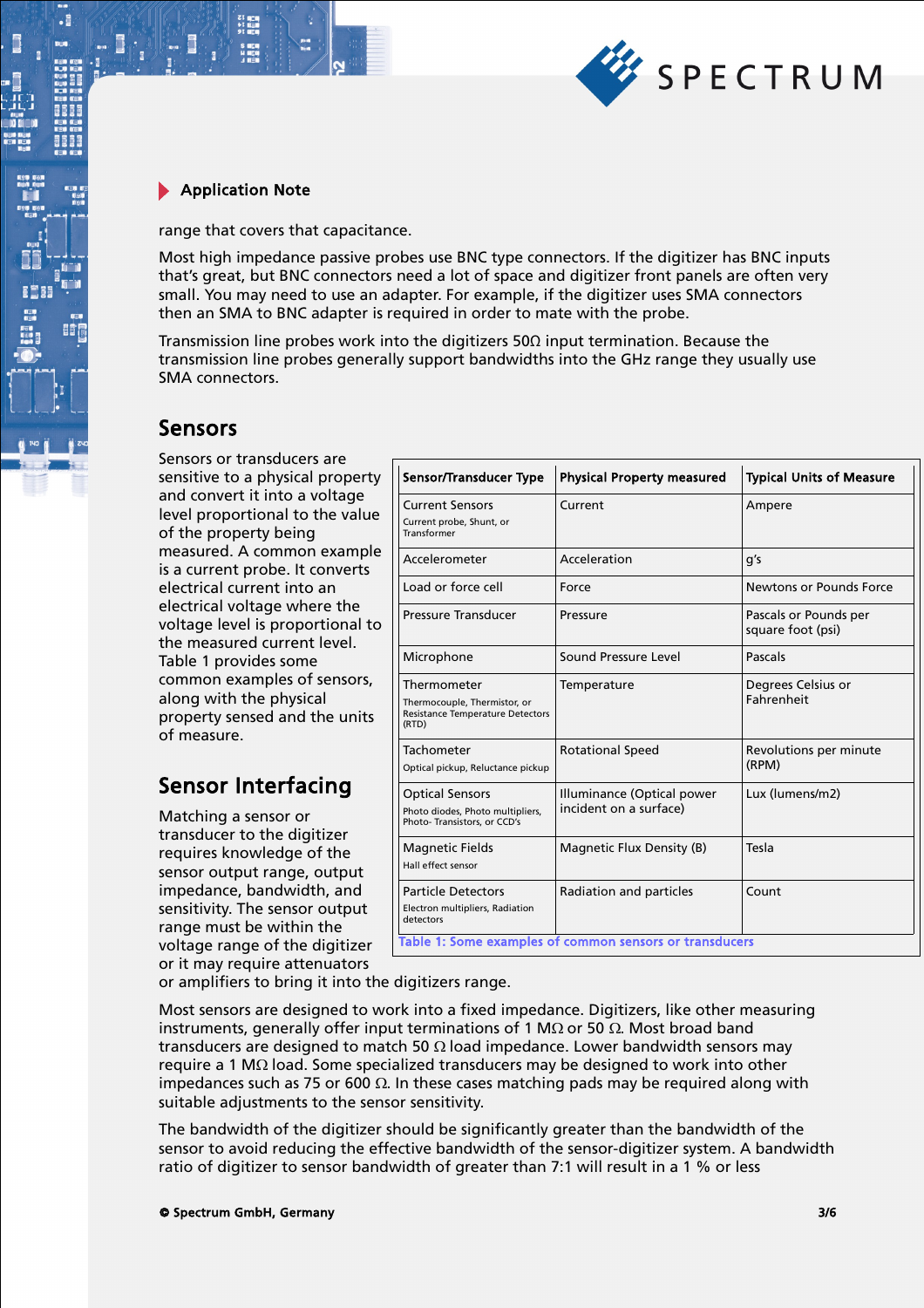

.

uncertainty in amplitude measurements.

Sensitivity is the ratio of the given value of the sensors electrical output to the equivalent measured property. For instance, an accelerometers sensitivity may be specified as 10 mV/g. This means that for a measured physical input of 1 g the transducer outputs a 10 mV signal. Knowledge of the sensitivity is important when calibrating the digitizer to read in the measured units rather than electrical units.

Most transducers require a source of power. This is normally supplied externally to the digitizer. The transducer supplier is the source for power supplies and related interface electronics.

### Examples of Probe and Sensors Applications - Using a Passive Probe with Rescaling

When you use passive probes with attenuation factors other than 1:1 then the voltage levels at the input of the digitizer will be attenuated. You can compensate for this attenuation by rescaling the input levels. If you are using Spectrum's SBench 6 software for control, acquisition and analysis this can easily be done in the analog channel setup as shown in Figure 4.

First, double click on the channel that is connected to the probe under the Analog Input list on the left side of the screen. This will bring up the Setup Channel pop up as shown. Click the Set Custom Unit check box and select probe attenuation (100:1 is



Figure 4: Rescaling data from a probe using SBench 6 software. Use the Set Custom Units check box and select 100:1 to activate the correct scaling for a 100:1 probe attenuation. This setting causes every sample value in the waveform to be multiplied by a factor of ten.

selected in this example). Note that the maximum amplitude value of 10V is now reported as 1000V.

If you are using a third party or custom software package to control the digitizer you will have to make an appropriate adjustment in the vertical scaling.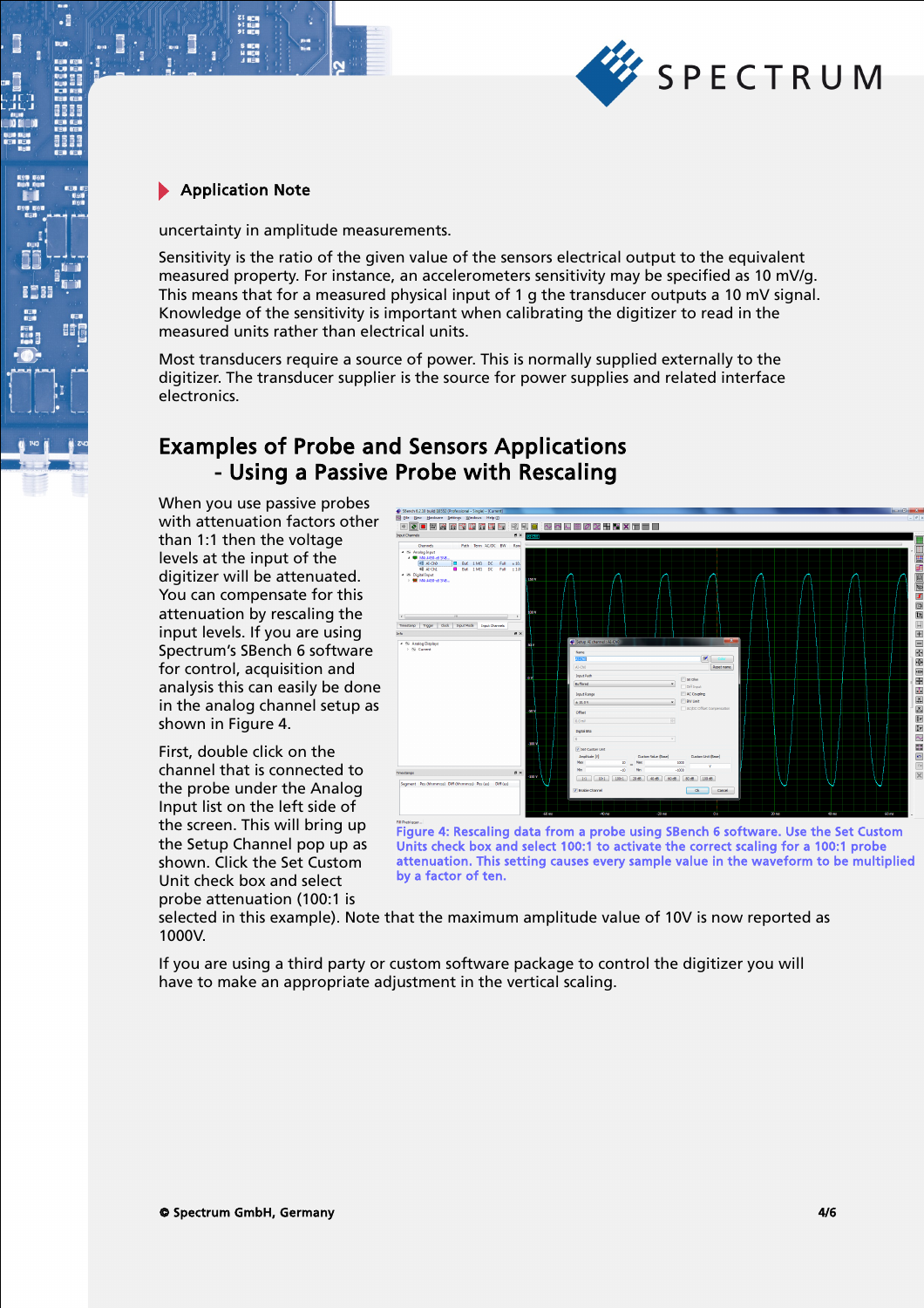

 $\cdot$ E

### Using a Current Probe with a Digitizer

Stand-alone current probes include their own power source and controls for setting the current range, offset, and de-Gaussing (de-magnetizing the probe head). Most operate into a 50  $\Omega$  termination. The one used in this example had a sensitivity of 1 mV per mA. So the ± 200 mV full scale range in the digitizer would represent a ±200 mA current range. The Spectrum digitizer was set to 50  $\Omega$  termination with a full scale range of  $±4V$ . As we did in the case of the passive probe in the previous example, double click on the channel using the current probe under the Analog Input list on the left side of the



Figure 5: Using the Setup channel pop up box to rescale the output of the current probe to read ±4A full scale

screen. This will bring up the Setup Channel pop up as shown in Figure 5.

Click the Set Custom Unit check box. The Amplitude (mV) box will show the maximum and minimum values for the digitizer range, in this case + 4 and -4 V respectively. Enter the desired maximum and minimum current range in the Custom Value (Base) box, in this example it is +4 and -4. Enter the units (A for Amperes in this Case) into the Custom Unit (Base) box. The digitizer scale for this channel is now reading in Amperes. The grid behind the Setup box shows a vertical scale calibrated in units of current.

### Using a Pressure Transducer with a modular Digitizer

Piezo-electric transducers are a family of transducers based on electrical voltage being generated by compressing a crystal or ceramic element. Accelerometers place a known mass in contact with the piezo-electric element and the force on the element is proportional to the acceleration. A force or load cell measures force by applying it directly to the transducer element. The pressure uses a diaphragm in contact with the element where the force on it is



© Spectrum GmbH, Germany 5/6

Figure 6: rescaling SBench 6 software to read the output of a pressure transducer in pounds per square inch (psi)